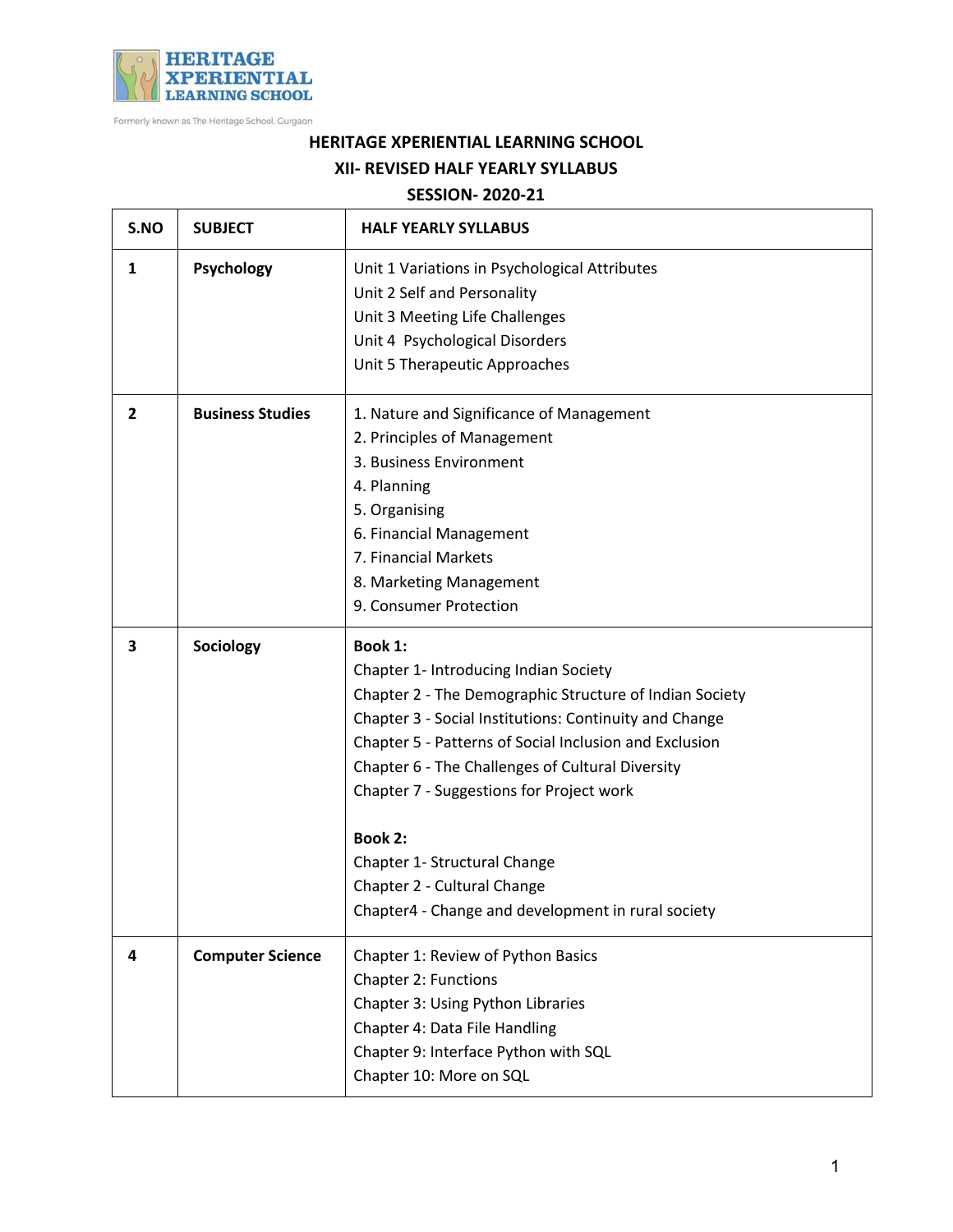| 5 | <b>Economics</b> | Unit-1 National Income and Related Aggregates.<br>Unit-2 Money and Banking.<br>Unit-3 Determination of Income and Employment<br>Unit-4 Government Budget and the Economy.<br>Unit-5 Balance of Payments.<br>Unit-6 Development Experience(1947-90) and Economic Reforms since<br>1991.<br>Unit-7 Current Challenges facing Indian Economy.<br>(Poverty, Human Capital Formation in India, Rural Development).                                                                              |
|---|------------------|--------------------------------------------------------------------------------------------------------------------------------------------------------------------------------------------------------------------------------------------------------------------------------------------------------------------------------------------------------------------------------------------------------------------------------------------------------------------------------------------|
| 6 | <b>Biology</b>   | Unit VI : Reproduction<br>Ch. Sexual reproduction in flowering plants<br>Ch. Animal reproduction<br>Ch. Reproductive health<br>Unit VII : Genetics<br>Ch. Principles of inheritance and variations<br>Ch. Molecular basis of inheritance<br>Unit VIII: Biology and human welfare<br>Ch. Human health and diseases<br>Ch. Microbes in human health<br>Unit IX: Biotechnology and its applications<br>Ch. Biotechnology - principles and processes<br>Ch. Biotechnology and its applications |
| 7 | Accountancy      | 1. Fundamentals of partnership.<br>2. Nature and Valuation of Goodwill.<br>3. Change in Profit sharing ratio.<br>4. Admission of a partner.<br>5. Retirement of a partner.<br>6. Death of a partner.<br>7. Dissolution of partnership firm.<br>8. Financial statements of Companies.<br>9. Financial Statement Analysis.<br>10. Comparative and Common size statements.<br>11. Ratio Analysis.<br>12. Cash Flow Statement.<br>13. Accounting for Not for profit making organization.       |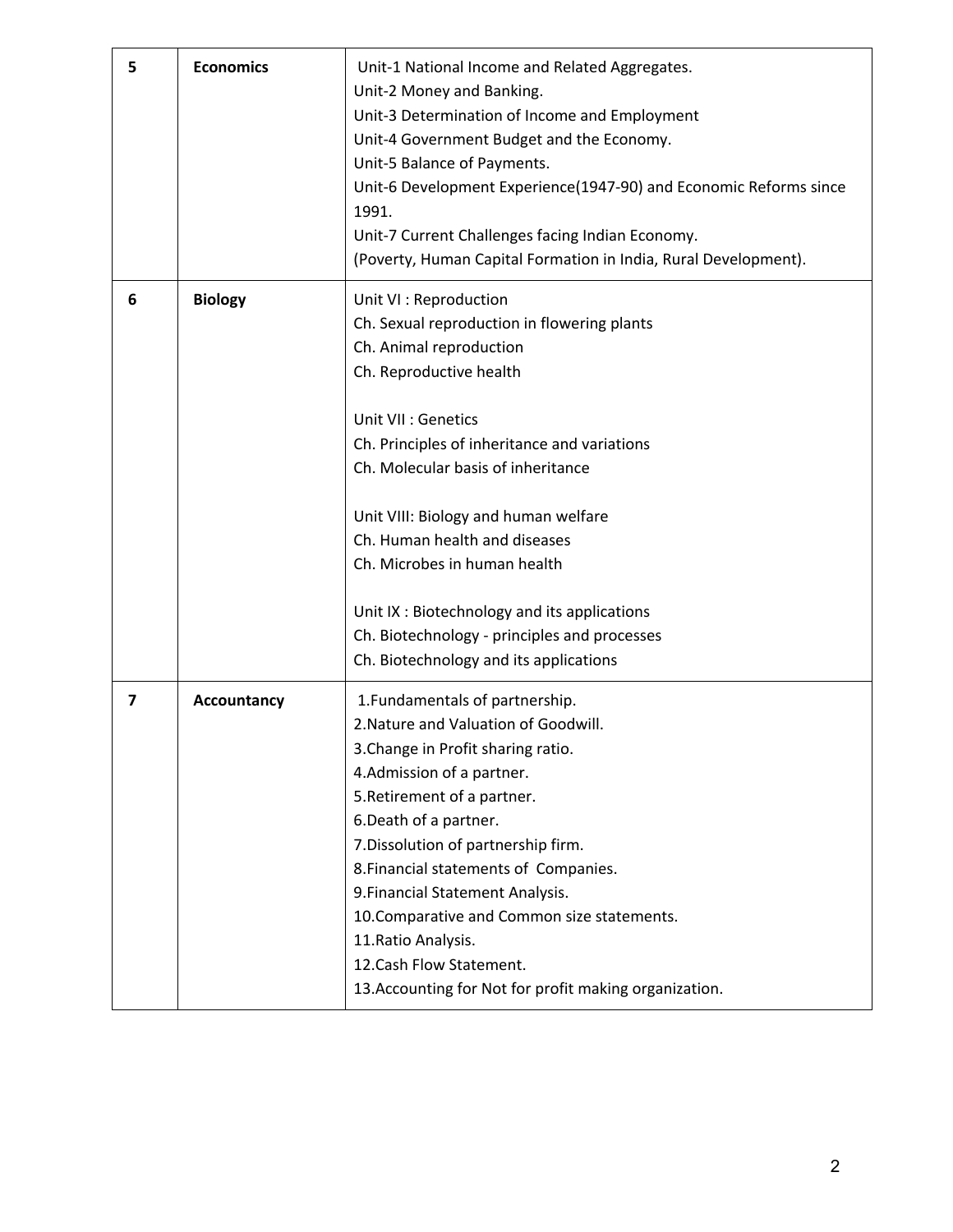| 8  | <b>Physical Education</b> | Unit 1- Planning in Sports<br>Unit 2- Sports & Nutrition<br>Unit 3- Yoga & Lifestyle<br>Unit 4- physical Education & Sports for CWSN<br>Unit 5- Children & Women in Sports<br>Unit 6- Test & measurements in sports<br>Unit 7- Physiology & Injuries in Sports<br>Unit 8- Bio- mechanics & Sports                                                            |
|----|---------------------------|--------------------------------------------------------------------------------------------------------------------------------------------------------------------------------------------------------------------------------------------------------------------------------------------------------------------------------------------------------------|
| 9  | Entrepreneurship          | <b>Entrepreneurial Opportunity</b><br><b>Enterprise Planning</b><br><b>Enterprise Marketing</b><br><b>Enterprise Growth Strategies</b><br><b>Business Arithmetic</b>                                                                                                                                                                                         |
| 10 | <b>Political Science</b>  | <b>Book-I Contemporary World Politics</b><br>Ch-1 Cold war<br>Ch-2 End of Bipolarity<br>Ch-3 New centres of power<br>Ch-4 South Asia and Contemporary world<br>Ch-7 Globalisation<br>Book-II<br>Ch-1 Challenges of Nation Building<br>Ch-2 Planned Development<br>Ch-3 India's Foreign policy<br>Ch-4 Parties and party system<br>Ch-5 Democratic resurgence |
| 11 | <b>Mathematics</b>        | 1. Relations and Functions<br>2. Inverse Trigonometric Functions<br>3. Continuity and Differentiation<br>4. Application of Derivatives<br>5. Integrals<br>6. Application of integrals<br>7. Differential Equations<br>8. Vectors<br>9. Three - Dimensional Geometry<br>10. Linear Programming<br>11. Probability                                             |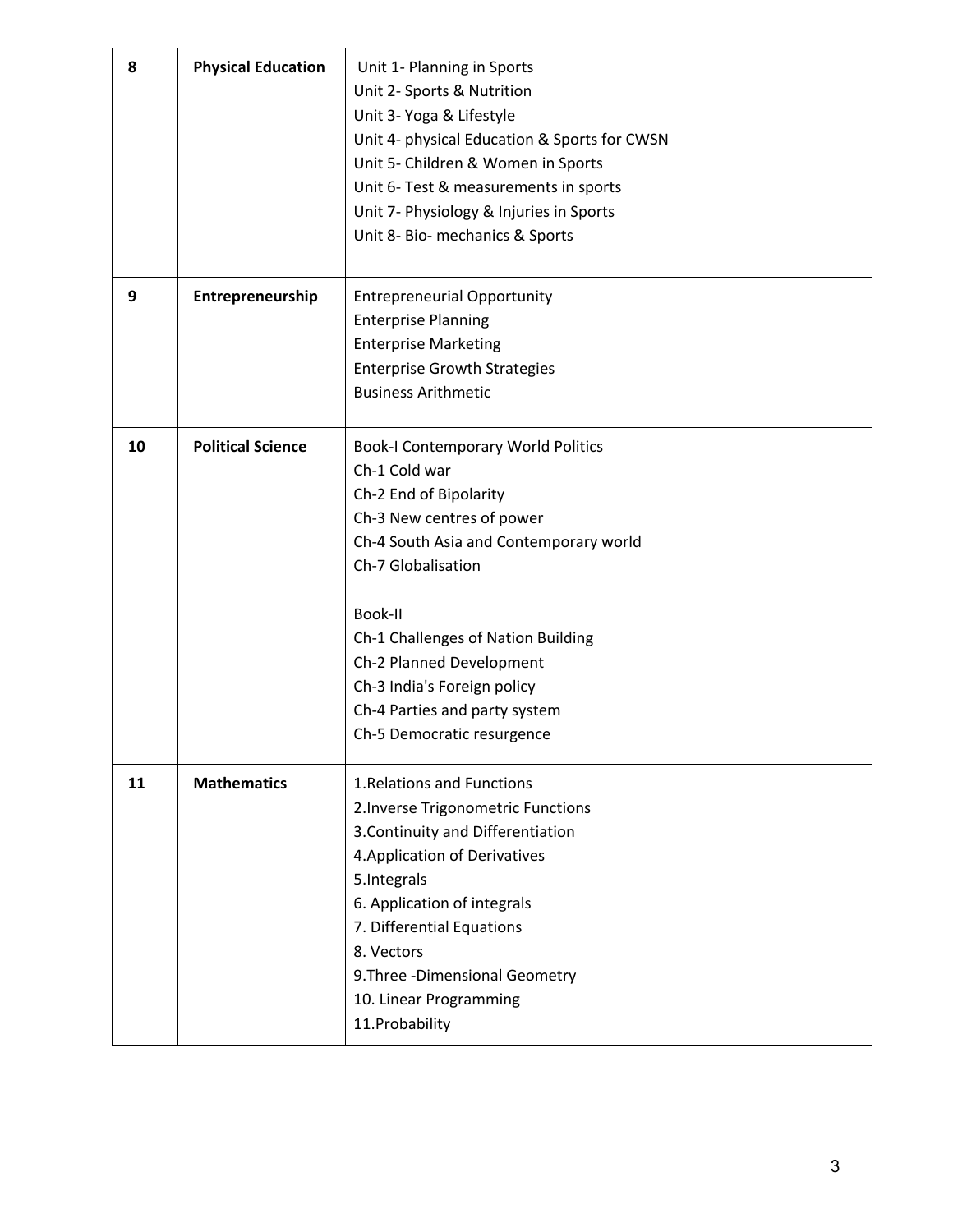| 12 | <b>History</b>         | <b>Themes in Indian History Part-I</b><br>(Units $1-4$ )<br>Unit 1 The Story of the First Cities: Harappan Archaeology<br>Unit 2: Political and Economic History: How Inscriptions tell a story<br>Unit 3: Social Histories: using the Mahabharata<br>Unit 4: A History of Buddhism: Sanchi Stupa |
|----|------------------------|---------------------------------------------------------------------------------------------------------------------------------------------------------------------------------------------------------------------------------------------------------------------------------------------------|
|    |                        | <b>Themes in Indian History Part-II</b><br>(Units $5-9$ )                                                                                                                                                                                                                                         |
|    |                        | Unit 5: Medieval Society through Travellers' Accounts                                                                                                                                                                                                                                             |
|    |                        | Unit 6: Religious Histories: The Bhakti-Sufi Tradition                                                                                                                                                                                                                                            |
|    |                        | Unit7: New Architecture: Hampi                                                                                                                                                                                                                                                                    |
|    |                        | Unit 8: Agrarian Relations: The Ain-i-Akbari                                                                                                                                                                                                                                                      |
|    |                        | Unit 9: The Mughal Court: Reconstructing Histories through Chronicles                                                                                                                                                                                                                             |
|    |                        | Part-III                                                                                                                                                                                                                                                                                          |
|    |                        | Unit 10 Colonialism and countryside (257 to 274)                                                                                                                                                                                                                                                  |
| 13 | <b>Fashion Studies</b> | Chapter 1: History of Fashion                                                                                                                                                                                                                                                                     |
|    |                        | Chapter 3: Understanding Fashion                                                                                                                                                                                                                                                                  |
|    |                        | <b>Chapter 4: Basic Garment construction</b>                                                                                                                                                                                                                                                      |
| 14 | <b>Home Science</b>    | UNIT I: Work, livelihood and Career                                                                                                                                                                                                                                                               |
|    |                        | Ch. Work, livelihood and Career                                                                                                                                                                                                                                                                   |
|    |                        | UNIT II: Nutrition, Food Science and Technology                                                                                                                                                                                                                                                   |
|    |                        | Ch. Clinical Nutrition and Dietetics                                                                                                                                                                                                                                                              |
|    |                        | Ch. Public Nutrition and Health                                                                                                                                                                                                                                                                   |
|    |                        | Ch. Food Processing and Technology                                                                                                                                                                                                                                                                |
|    |                        | Ch. Food Quality and Food Safety                                                                                                                                                                                                                                                                  |
|    |                        | <b>UNIT IV: Fabric and Apparel</b>                                                                                                                                                                                                                                                                |
|    |                        | Ch. Design for Fabric and Apparel                                                                                                                                                                                                                                                                 |
|    |                        | Ch. Fashion Design and Merchandising                                                                                                                                                                                                                                                              |
|    |                        | Ch. Care and Maintenance of Fabrics in Institutions                                                                                                                                                                                                                                               |
|    |                        | UNIT V: Resource management                                                                                                                                                                                                                                                                       |
|    |                        | Ch. Hospitality Management                                                                                                                                                                                                                                                                        |
|    |                        | Ch. Consumer Education and Protection                                                                                                                                                                                                                                                             |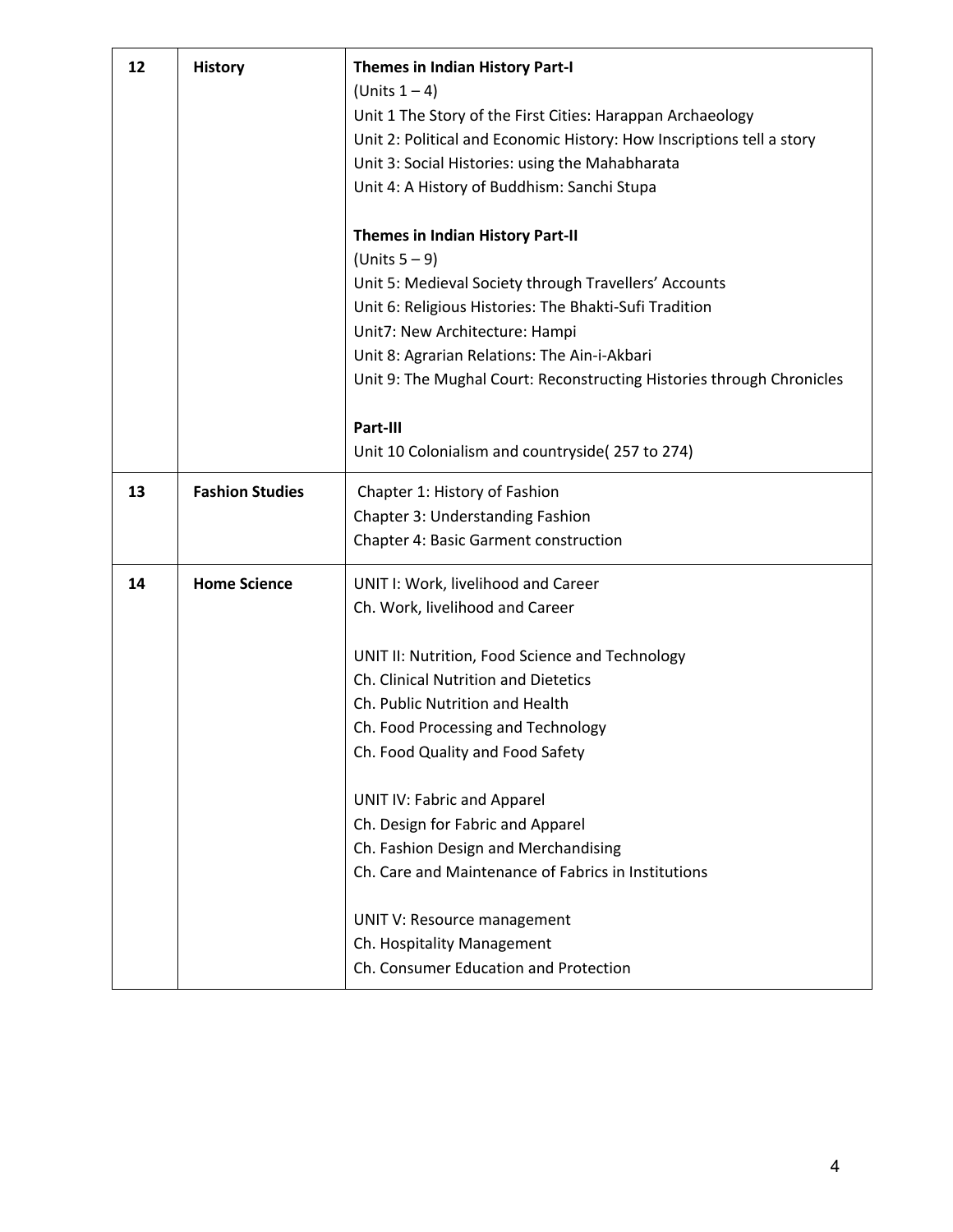| 15 | <b>English</b> | <b>READING</b>                            |
|----|----------------|-------------------------------------------|
|    |                | Reading comprehension                     |
|    |                | <b>WRITING</b>                            |
|    |                | Notice                                    |
|    |                | <b>Classified Ads</b>                     |
|    |                | <b>Commercial Ads</b>                     |
|    |                | Letter to The Editor                      |
|    |                | Informal letter                           |
|    |                | Article                                   |
|    |                | Report                                    |
|    |                |                                           |
|    |                | <b>LITERATURE</b>                         |
|    |                |                                           |
|    |                | My Mother at 66                           |
|    |                | Aunt Jennifer's Tigers                    |
|    |                | Elementary School Classroom in a Slum     |
|    |                | <b>Keeping Quiet</b>                      |
|    |                | A thing of Beauty                         |
|    |                | Last Lesson                               |
|    |                | Lost Spring                               |
|    |                | Deep Water                                |
|    |                | The Rattrap                               |
|    |                | Indigo                                    |
|    |                | The Third Level                           |
|    |                | The Enemy                                 |
|    |                | Should Wizard hit Mommy?                  |
|    |                | On the Face of It                         |
| 16 | Chemistry      | 1. Haloalkanes and Haloarenes             |
|    |                | 2. Alcohols, Phenols and Ethers           |
|    |                | 3. Aldehyde, Ketones and carboxylic acids |
|    |                | 4. Amines.                                |
|    |                | 5. Solution.                              |
|    |                | 6. Electrochemistry.                      |
|    |                | 7. Chemical Kinetics                      |
|    |                | 8. Coordination Chemistry                 |